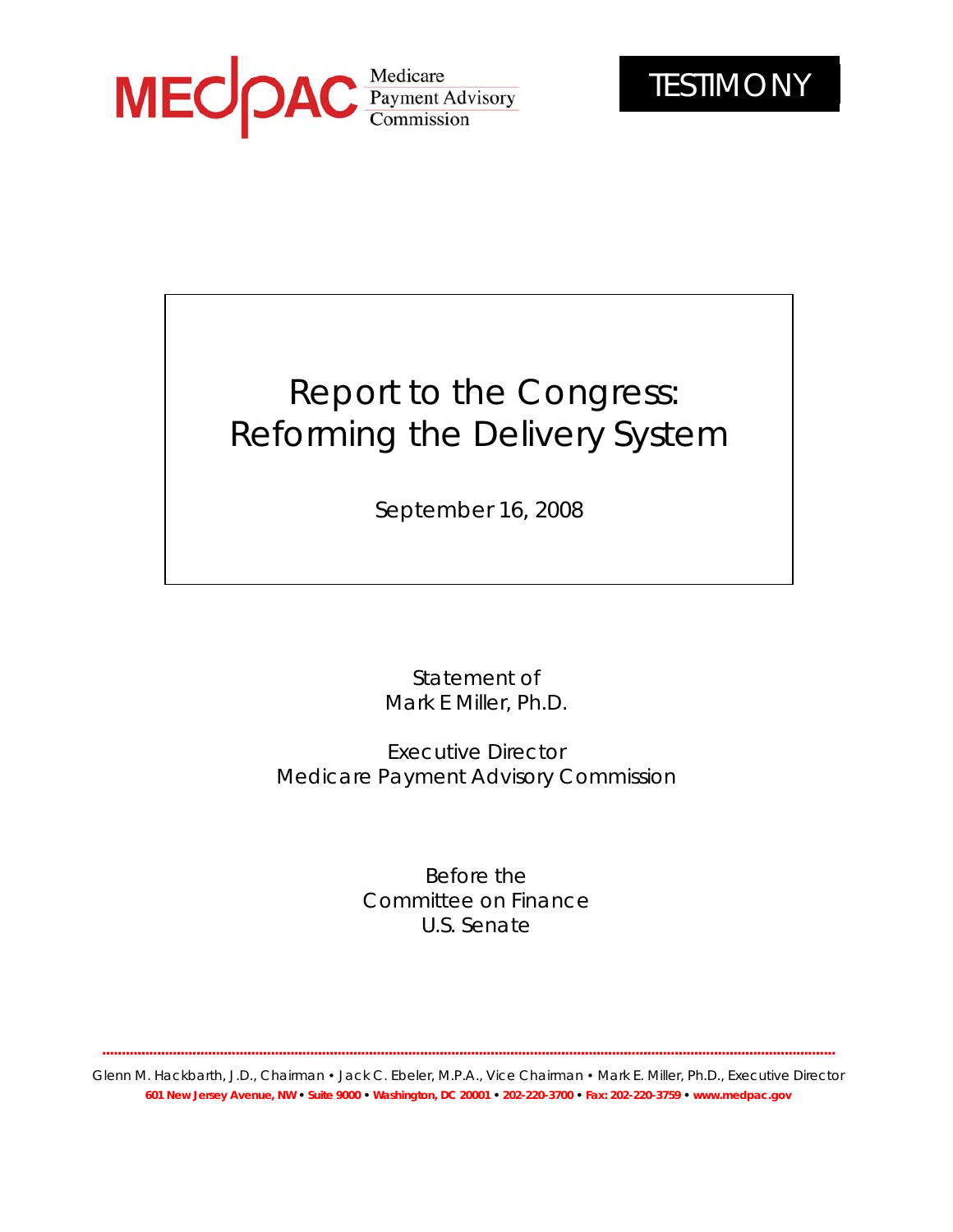Chairman Baucus, Ranking Member Grassley, distinguished Committee members. I am Mark Miller, executive director of the Medicare Payment Advisory Commission (MedPAC). I appreciate the opportunity to be here with you this morning to discuss MedPAC's views on delivery system reform as embodied in our June Report to the Congress.

The health care delivery system we see today is not a true system: care coordination is rare, specialist care is favored over primary care, quality of care is often poor, and costs are high and increasing at an unsustainable rate. Part of the problem is that Medicare's fee-for-service (FFS) payment systems create separate payment "silos" (e.g., inpatient, physician). They do not encourage coordination among providers within each silo or among different types of providers across payment silos. We must now move beyond those limitations—creating new payment systems that will encourage providers to change how they interact with each other. Providers need to increase care coordination and be jointly accountable for quality and resource use. The objective is a delivery system that is focused on the beneficiary, improves quality, and controls spending.

Medicare has not been the sole cause of the problem, nor should it be the only participant in the solution. Other private and public payers will need to change payment systems as well to bring about the conditions needed to change the broader health care delivery system. But Medicare should not wait for others to act first—it can lead the way to broader system reform.

## **Why is fundamental change needed?**

The Medicare program should provide its beneficiaries with access to appropriate, high quality care while spending the money entrusted to it by the taxpayers as carefully as possible. But too often that goal is not being realized and we see evidence of poor quality care and spending growth that threatens the program's fiscal sustainability.

#### **Poor quality**

Many studies show serious quality problems in the American health care system. McGlynn found that participants received about half of the recommended care (McGlynn et al 2003). Schoen found wide variation across states in hospital admissions for ambulatory-caresensitive conditions (i.e., admissions that are potentially preventable with improved ambulatory care) (Schoen et al 2006). In *Crossing the Quality Chasm*, the Institute of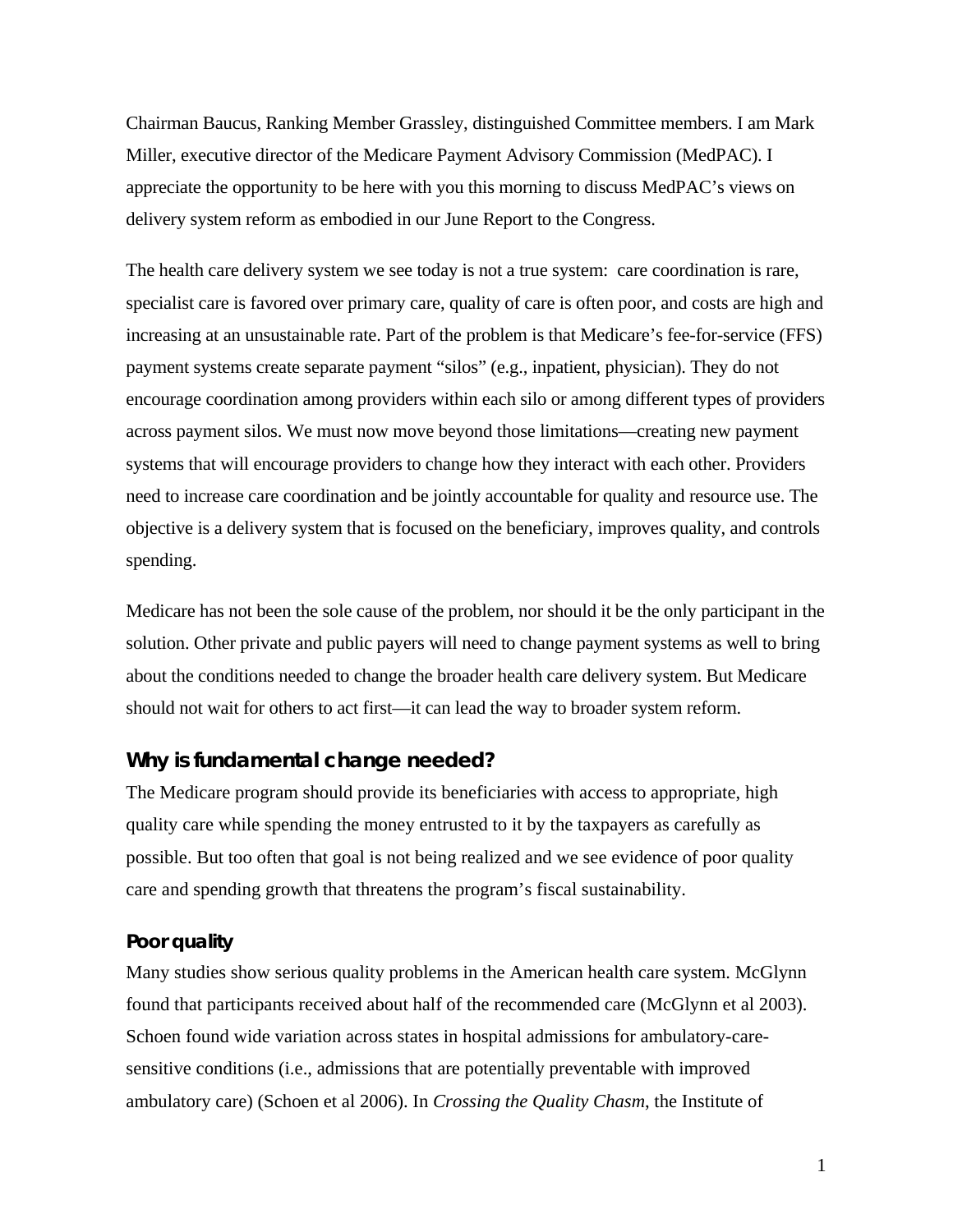Medicine pointed out that there were serious shortcomings in quality as well as the absence of real progress toward restructuring heath care systems to address both quality and cost concerns (IOM 2001).

At the same time that Americans are not receiving enough of the recommended care, the care they are receiving may not be appropriate. For 30 years, researchers at Dartmouth's Center for the Evaluative Clinical Sciences have documented the wide variation across the United States in Medicare spending and rates of service use (see Figure 1). It is important to understand that variation is not driven by differences in the payment rates across the country but instead by the use of services. Dartmouth finds most of the variation is caused by differing rates of use for supply-sensitive services, that is, services whose use is likely driven by a geographic area's supply of specialists and technology (Wennberg et al. 2002). Areas with a higher proportion of primary care to specialty care physicians also show higher use of services.





Source: Dartmouth Atlas of Health Care, 2005 Medicare claims data.

The higher rates of use are often not associated with better outcomes or quality and instead suggest inefficiencies. In fact, a recent analysis by Davis and Schoen shows at the state level that no relationship exists between health care spending per capita and mortality amenable to medical care, that an inverse relationship exists between spending and rankings on quality of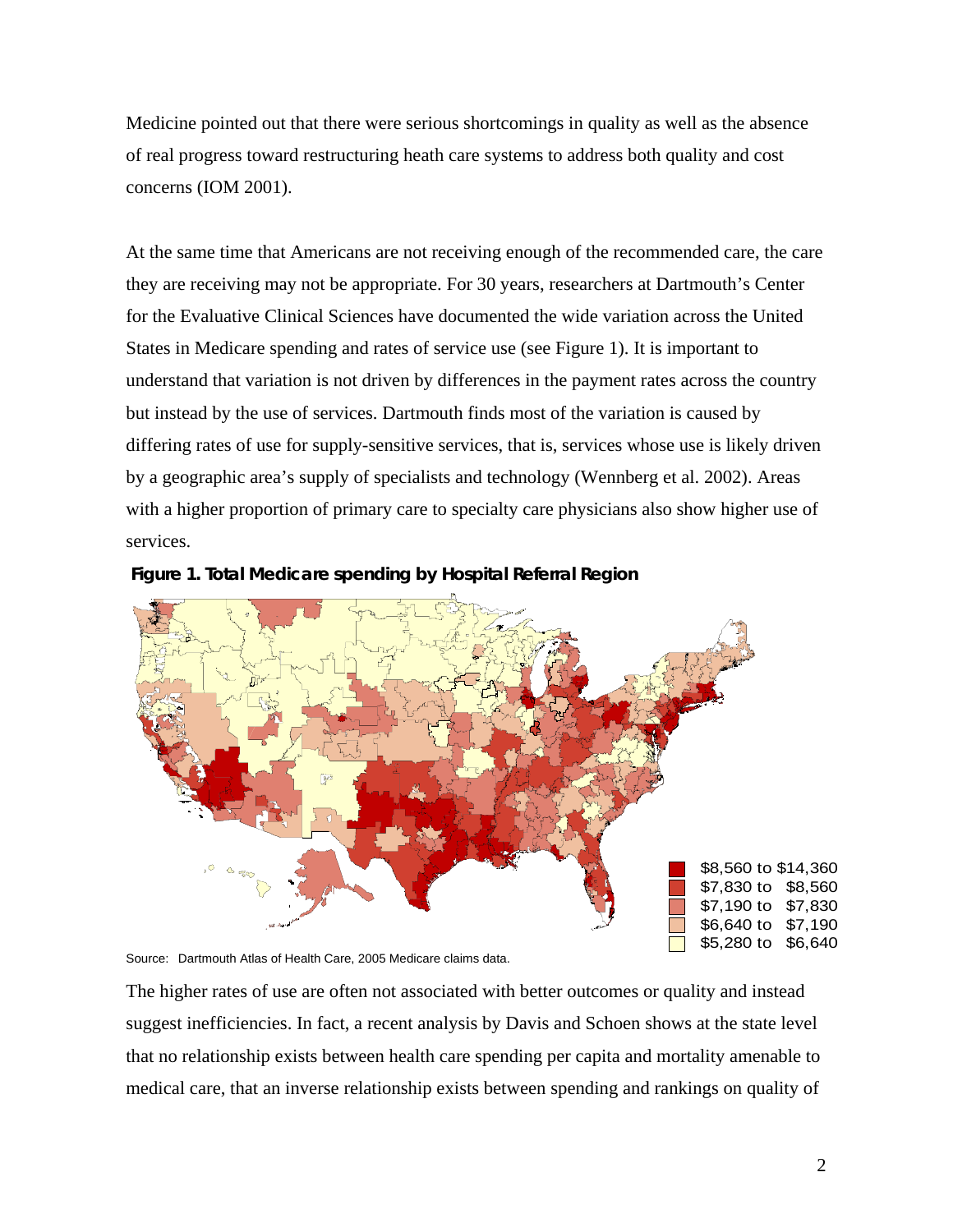care, and that high correlations exist between spending and both preventable hospitalizations and hospitalizations for ambulatory-care-sensitive conditions (Davis and Schoen 2007). These findings point to inefficient spending patterns and opportunities for improvement.

## **Sustainability concerns**

This inefficiency is contributing to the problem of fiscal sustainability. For example, the Supplementary Medical Insurance Trust Fund (which covers outpatient and physician services, and prescription drugs) is financed automatically with general revenues and beneficiary premiums, but the trustees point out that financing from the federal government's general fund, which is funded primarily through income taxes, would have to increase sharply to match the expected growth in spending. The share of the nation's GDP committed to Medicare is projected to grow to unprecedented levels, squeezing other priorities in the federal budget (see Figure 2).





Note: GDP (gross domestic product), HI (Hospital Insurance). These projections are based on the trustees' intermediate set of assumptions. Tax on benefits refers to a portion of income taxes that higher income individuals pay on Social Security benefits that is designated for Medicare. State transfers (often called the Part D "clawback") refer to payments called for within the Medicare Prescription Drug, Improvement, and Modernization Act of 2003 from the states to Medicare for assuming primary responsibility for prescription drug spending. Source: 2008 Annual Report of the Boards of Trustees of the Medicare Trust Funds.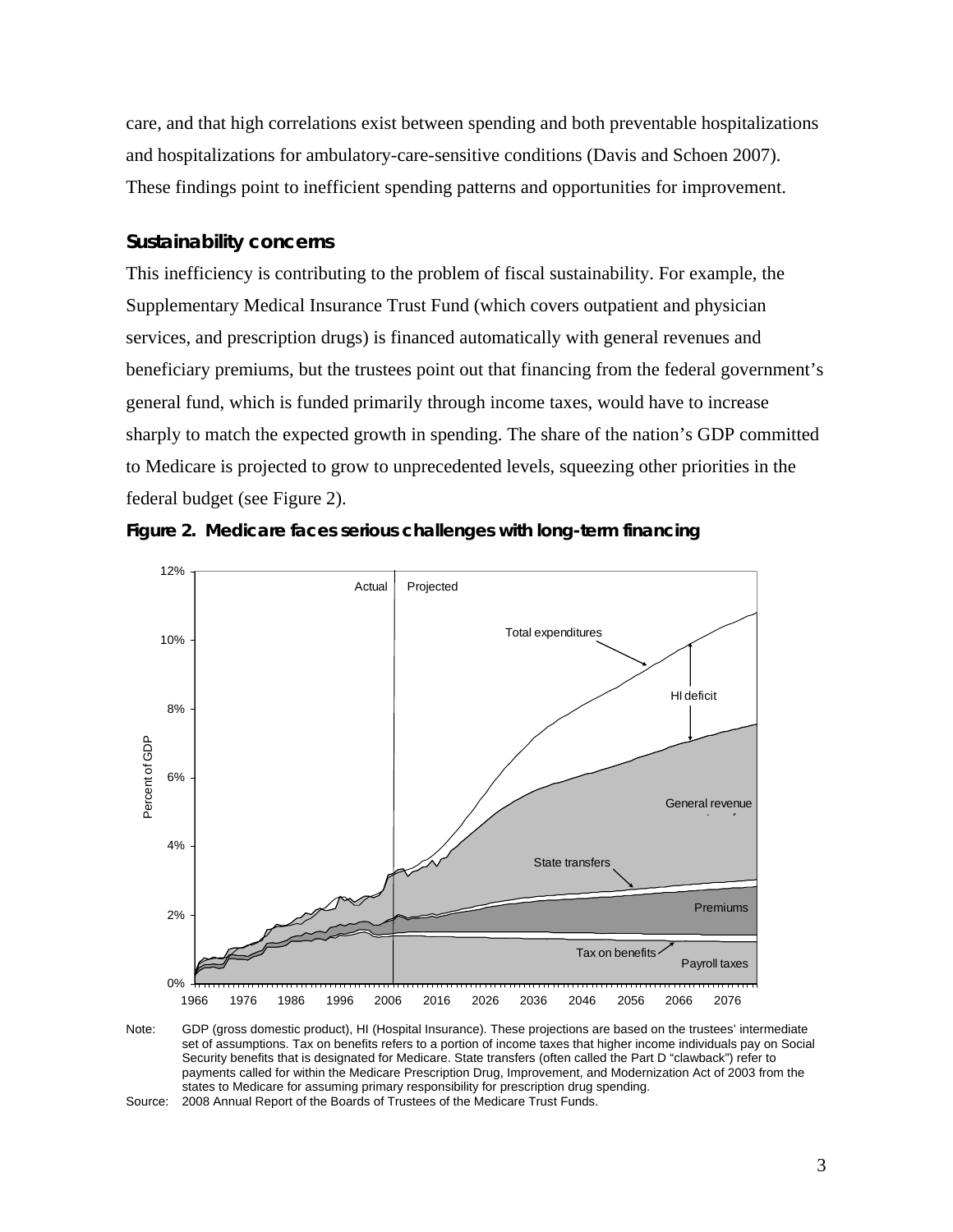In addition, expenditures from the Hospital Insurance (HI) trust fund, which funds inpatient stays and other post-acute care, exceeded its annual income from taxes in 2008. In their most recent report, the Medicare trustees project that, under intermediate assumptions, the assets of the HI trust fund will be exhausted in 2019. Income from payroll taxes collected in that year would cover 78 percent of projected benefit expenditures. Medicare will have no authority to pay the remainder of Part A benefits due.

Rapid growth in Medicare spending has implications for beneficiaries as well as taxpayers. Between 2000 and 2007, Medicare beneficiaries faced average annual increases in the Part B premium of nearly 9.8 percent. Meanwhile, monthly Social Security benefits, grew by about 4 percent annually over the same period. The average cost of SMI premiums and cost sharing for Part B and Part D absorbs about 26 percent of Social Security benefits. In 2006, for 60 percent of the elderly population, those benefits accounted for three-quarters of their income. Growth in Medicare premiums and cost sharing will continue to absorb an increasing share of Social Security income. At the same time, Medicare's lack of a catastrophic cap on cost sharing will continue to represent a financial risk for beneficiaries. Almost 60 percent of beneficiaries (or their former employers) now buy supplemental coverage to help offset this risk and Medicare's cost sharing.

## **Barriers to achieving value in Medicare**

Many of the barriers that prevent Medicare from improving quality and controlling costs obtaining better value—stem from the incentives in Medicare's payment systems. Medicare's payment systems are primarily fee-for-service (FFS). That is, Medicare pays for each service delivered to a beneficiary by a provider meeting the conditions of participation for the program. FFS payment systems reward providers who increase the volume of services they provide regardless of the benefit of the service. As discussed above, the volume of services per beneficiary varies widely across the country, but areas with higher volume do not have better outcomes. FFS systems are not designed to reward higher quality; payments are not increased if quality improves and in some cases may increase in response to low quality care. For example, some hospital readmissions may be a result of poor quality care and currently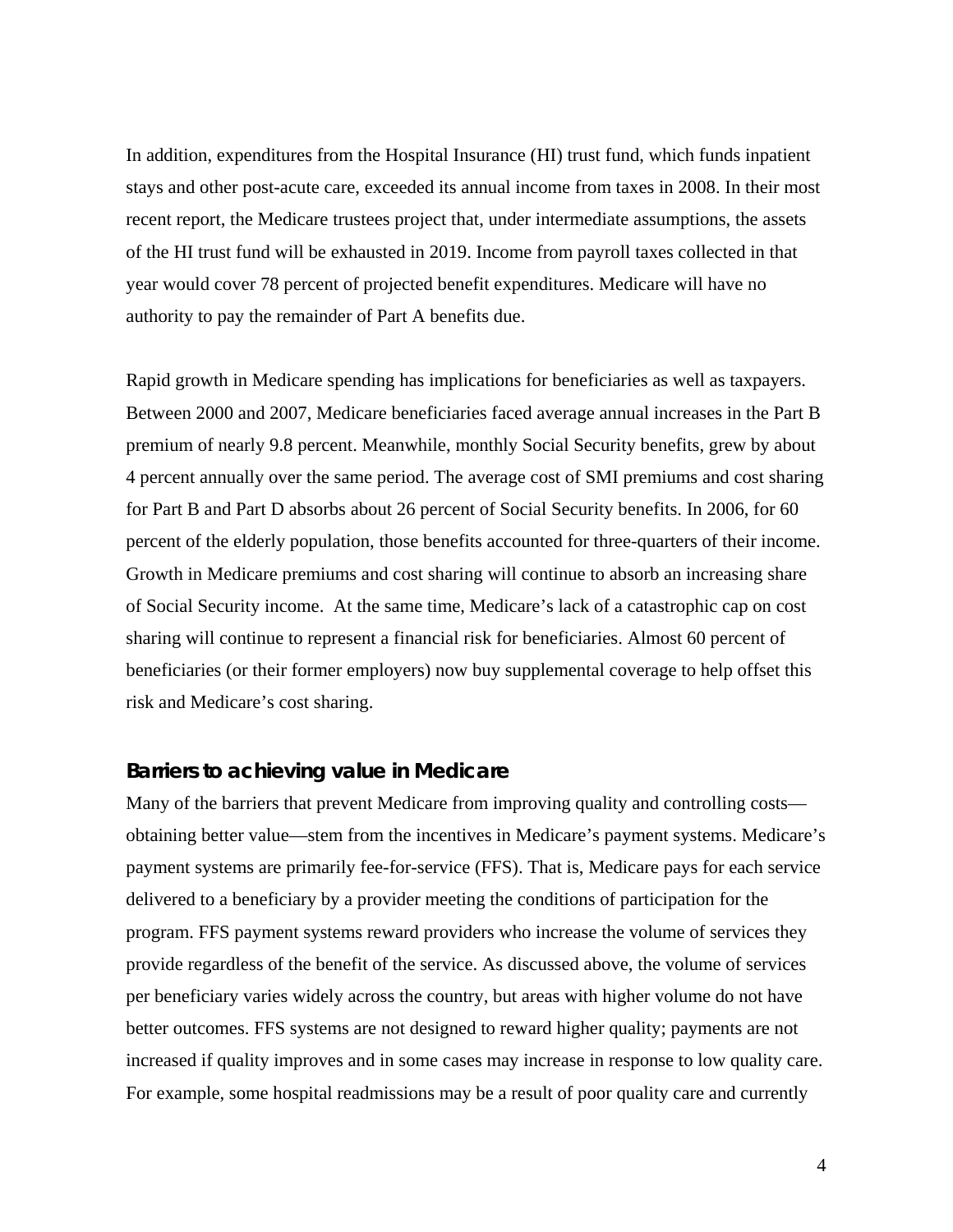those readmissions are fully paid for by Medicare.

In addition to the general incentive of FFS payment systems to reward volume, there are four specific problems that make it difficult for Medicare to achieve its goals; price distortion, lack of accountability, lack of information, and lack of care coordination.

*Price distortion.* Within Medicare's payment systems, the payment rates for individual products and services may not be accurate. Inaccurate payment rates in Medicare's payment systems can lead to unduly disadvantaging some providers and unintentionally rewarding others. For example, under the physician fee schedule, fees are relatively low for primary care and may be too high for specialty care and procedures. This payment system bias has signaled to physicians that they will be more generously paid for procedural, specialty care, and signals providers to generate more volume. In turn, these signals could influence the supply of providers, resulting in oversupply of specialized services and inadequate numbers of primary care providers. In fact, the share of U.S. medical school graduates entering primary care residency programs has declined in the last decade, and internal medicine residents are increasingly choosing to subspecialize rather than practice as generalists.

Lack of accountability. Providers may provide quality care to uphold professional standards and to have satisfied patients, but Medicare does not hold them accountable for the quality of care they provide. Moreover, providers are not accountable for the full spectrum of care a beneficiary may use; even when they make the referrals that dictate resource use. For example, physicians ordering tests or hospital discharge planners recommending post-acute care do not have to consider the quality outcomes or the financial implications of the care that other providers may furnish. This fragmentation of care puts the quality of care and efficiency at risk.

*Lack of information and the tools to use it.* The program and its providers lack the information and tools needed to improve quality and use program resources efficiently. For example, Medicare lacks quality data from many settings of care, does not have timely cost or market data to set accurate prices, and does not report resource use or often quality scores back to providers. Individually, providers may have clinical data, but they may not have that data in electronic form, leaving them without an efficient means to process it or an ability to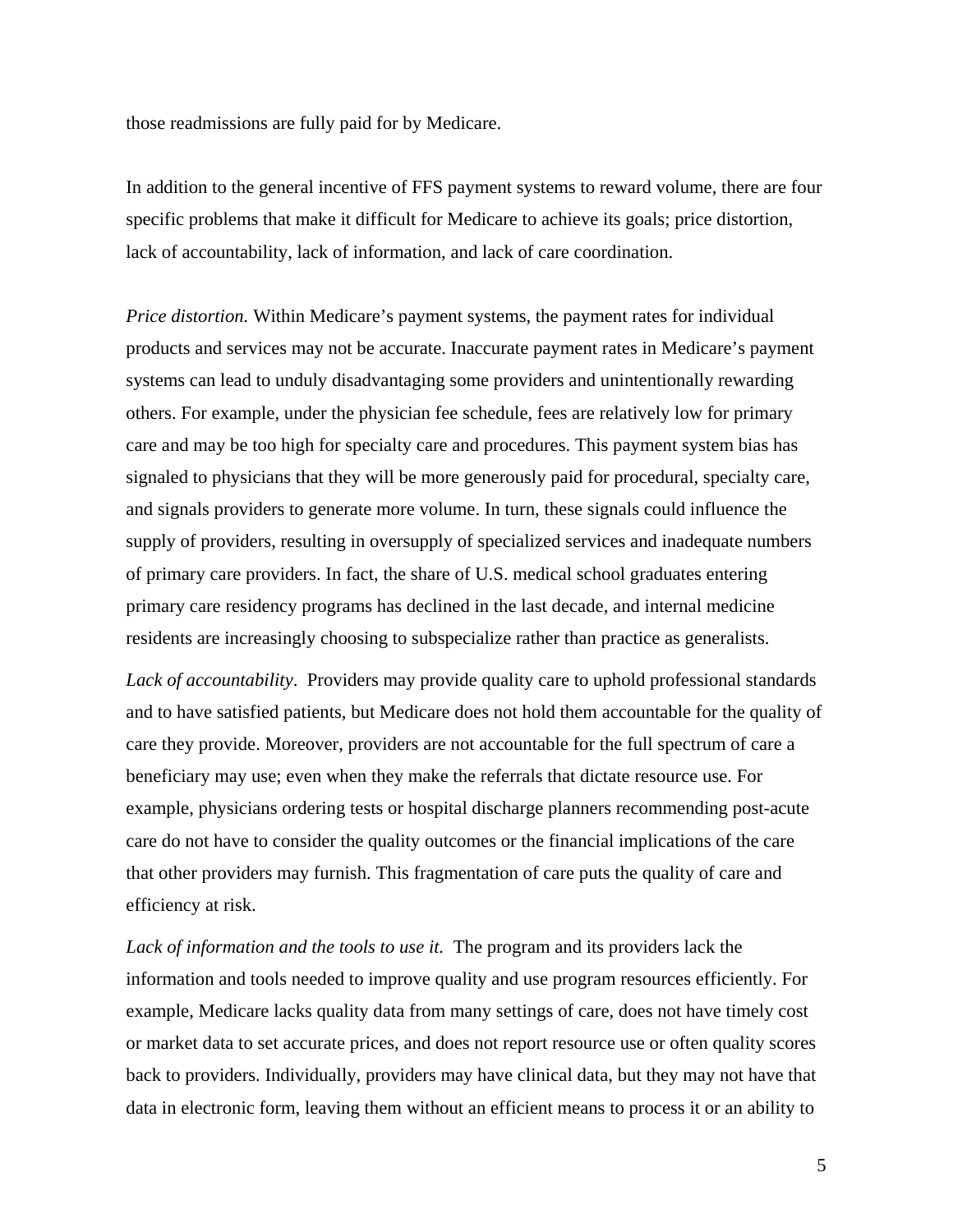act on it. Crucial information on clinical effectiveness and standards of care either may not exist or may not have wide acceptance. In this environment, it will be a difficult challenge to determine what health care treatments and procedures are needed, and hence what resource use is appropriate, particularly for Medicare patients, many of whom have multiple comorbidities. In addition, beneficiaries are now being called on to make complex choices among delivery systems, drug plans, and providers. But information for beneficiaries that could help them choose higher quality providers and improve their satisfaction is just beginning to become available.

*Lack of care coordination.* Growing out of the lack of accountability, there is no incentive for providers to coordinate care. Each provider may treat one aspect of a patient's care without regard to what other providers are doing. There is a focus on procedures and services rather than on the beneficiary's total needs. This becomes a particular problem for beneficiaries with several chronic conditions and for those transitioning between care providers, such as at hospital discharge. Poorly coordinated care may result in patient confusion, over-treatment, duplicative service use, higher spending, and lower quality of care.

While this testimony focuses on changes to Medicare FFS payment systems that would encourage delivery system reform, the payment system for Medicare Advantage (MA) plans also needs reform, as we have previously reported. Many MA plans have not changed the way care is delivered and often function much like the Medicare FFS program. Paying MA plans appropriately would increase pressure on them to compete to find efficiencies in care delivery and improve quality.

# **Commission recommendations to increase efficiency and improve quality**

In previous reports, the Commission has recommended that Medicare adopt tools to surmount barriers to increasing efficiency and improving quality within the current Medicare payment systems. These tools include:

• *Creating pressure for efficiency through payment updates.* Although, the update is a somewhat blunt tool for constraining cost growth (updates are the same for all providers in a sector, both those with high costs and those with low costs), constrained updates will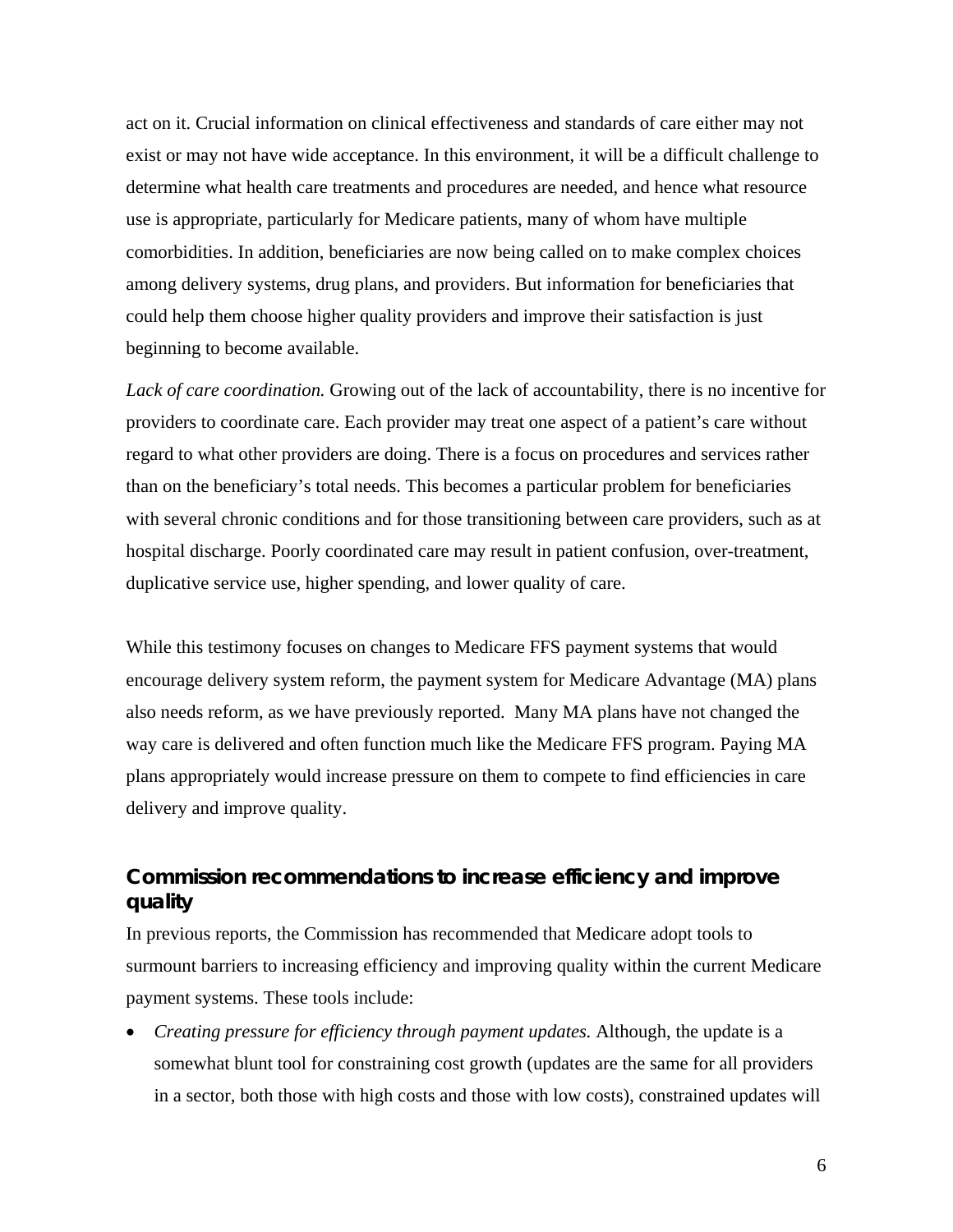create more pressure on those with higher costs.

- *Improving payment accuracy within Medicare payment systems*. In our 2005 report on specialty hospitals, the Commission made recommendations to improve the accuracy of DRG payments to account for patient severity. Those recommendations corrected distortions in the payment system that among other things, contributed to the formation of hospitals specializing in the treatment of a limited set of profitable DRGs. In another example, the Commission recommended this past June, increasing fee schedule payments for primary care services furnished by clinicians focused on delivering primary care. This budget-neutral adjustment would redistribute Medicare payments toward those primary care services provided by practitioners—physicians, advanced practice nurses, and physician assistants—whose practices focus on primary care. A fee schedule adjustment for primary care would help overcome the undervaluation of primary care services.
- *Linking payment to quality***.** In a series of reports, we have recommended that Medicare change payment system incentives by basing a portion of provider payment on the quality of care they provide and recommended that the Congress establish a quality incentive payment policy for physicians, Medicare Advantage plans, dialysis facilities, hospitals, home health agencies and skilled nursing facilities. In March 2005, we recommended setting standards for providers of diagnostic imaging studies to enhance the quality of care and help control Medicare spending.
- *Measuring resource use and providing feedback*. In our March 2008 and 2005 reports to the Congress, we recommended that CMS measure physicians' resource use per episode of care over time and share the results with physicians. Those who used comparatively more resources than their peers could assess their practice styles and modify them as appropriate.
- *Encouraging the use of comparative-effectiveness information and public reporting.* In our June 2007 report, we found that not enough credible, empirically based information is available for health care providers and patients to make informed decisions about alternative services for diagnosing and treating most common clinical conditions and the Commission recommended that the Congress charge an independent entity to sponsor credible research on comparative effectiveness of health care services and disseminate this information to patients, providers, and public and private payers. We have also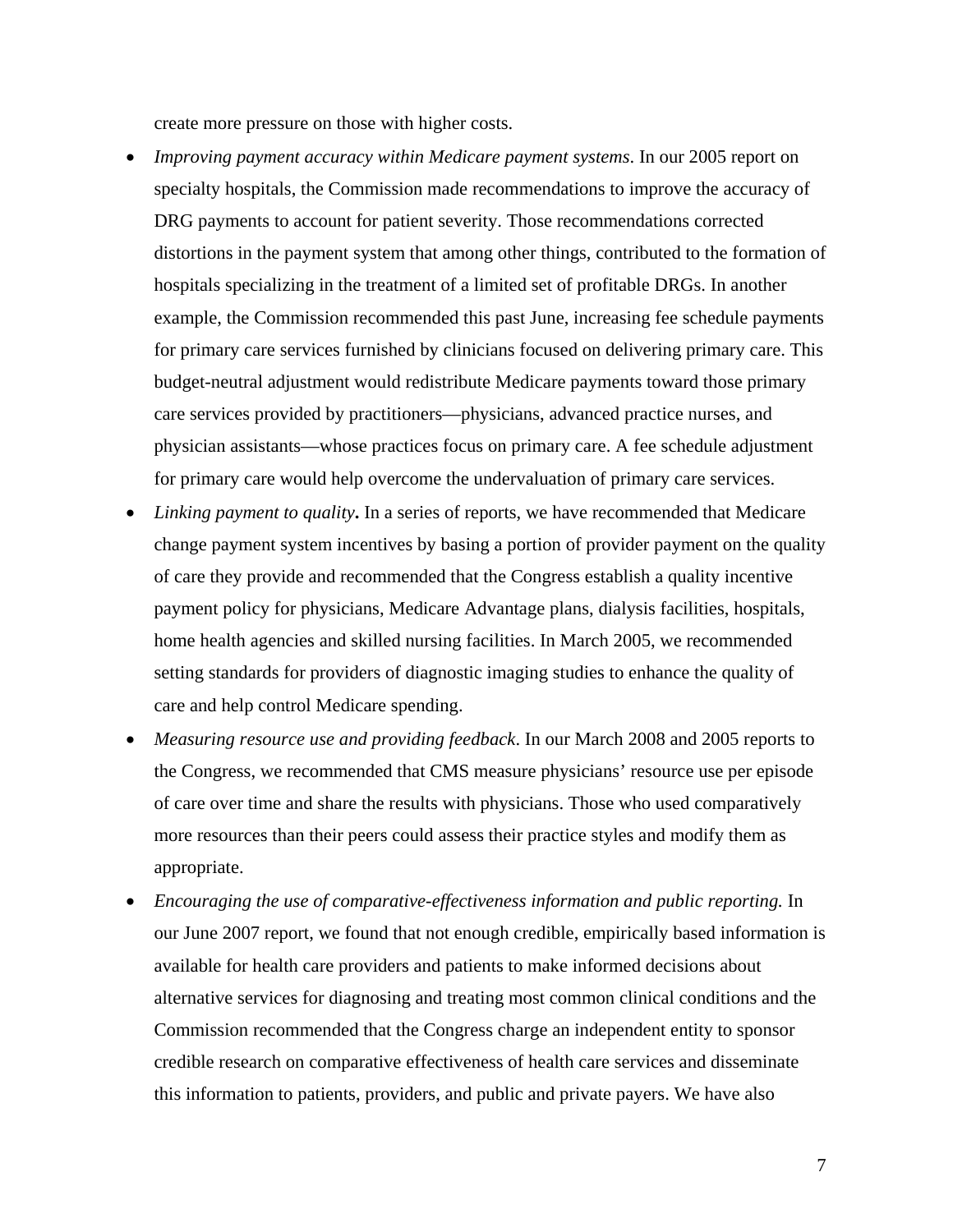recommended public reporting to provide beneficiaries with better information and encourage providers to improve their quality.

## **The need for more fundamental reform**

The recommendations discussed above would make the current Medicare FFS payment systems function better, but they will not fix the problems inherent in those systems for two reasons. First, they cannot overcome the strong incentives inherent in any fee-for-service system to increase volume, thus it will be difficult to make the program sustainable. Second, they cannot switch the focus to the patient rather than the procedure because they cannot directly reward care coordination or joint accountability that cuts across current payment system "silos," such as the physician fee schedule or the inpatient prospective payment system.

There is evidence that more fundamental reforms could improve the quality of care and potentially lower costs. For example, patient access to high-quality primary care is essential for a well-functioning health care delivery system. Research suggests that reducing reliance on specialty care may improve the efficiency and quality of health care delivery. States with a greater proportion of primary care physicians have better health outcomes and higher scores on performance measures (Baicker and Chandra 2004). Moreover, areas with higher rates of specialty care per person are associated with higher spending but not improved access to care, higher quality, better outcomes, or greater patient satisfaction (Fisher et al. 2003, Kravet et al. 2008, Wennberg 2006). Countries with greater dependence on primary care have lower rates of premature deaths and deaths from treatable conditions, even after accounting for differences in demographics and GDP (Starfield and Shi 2002). Changing the balance in the delivery system between primary and specialist care may have high payoffs for Medicare.

Evidence points to other potential reforms:

 Evidence shows that care coordination can improve quality. As we discussed in our June 2006 report, studies show self management programs, access to personal health records and transition coaches have resulted in improved care or better outcomes such as reduced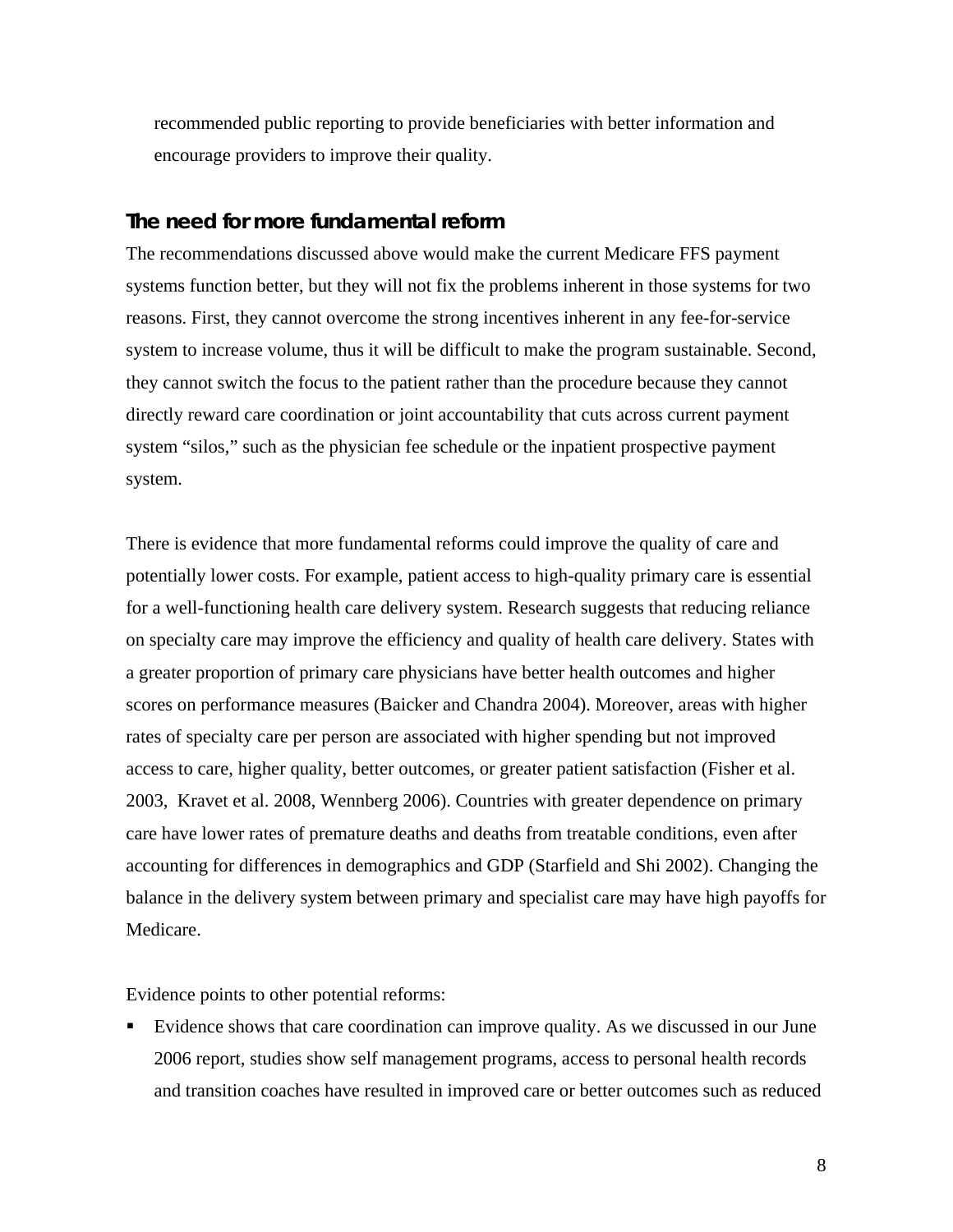readmission for patients with chronic conditions.

- Savings from preventing readmissions could be considerable. About 18 percent of Medicare hospital admissions result in readmissions with 30 days of discharge, accounting for \$15 billion in spending. The Commission found that Medicare spends about \$12 billion on potentially preventable readmissions, some portion of which should be avoidable.
- The Medicare Participating Heart Bypass Center demonstration of the 1990s found that bundling of hospital DRG payments and inpatient physician payments could increase providers' efficiency and reduce Medicare's costs. Most of the participating sites found that, under a bundled payment, hospitals and physicians reduced laboratory, pharmacy, and ICU spending. Spending on consulting physicians also decreased as did spending for post discharge care. Quality remained high.

## **A direction for payment and delivery system reform**

To increase value for the Medicare program, its beneficiaries, and the taxpayers, we are looking at payment policies that go beyond the current FFS payment system boundaries of scope and time. This new direction would pay for care that spans across provider types and time and would hold providers jointly accountable for the quality of that care and the resources used to provide it. It would create payment systems that reward value and encourage closer provider integration—delivery system reform. For example, if Medicare held physicians and hospitals jointly responsible for outcomes and resource use, new efficiencies such as programs to avoid readmissions and standardization of operating room supplies could be pursued. In the longer term, joint responsibility could lead to closer integration and development of a more coordinated health care delivery system.

This direction is illustrated in Figure 3. The potential payment system changes shown are not the end point for reform and further reforms could move the payment systems farther away from FFS and toward systems of providers who accept some level of risk, driving further delivery system reform.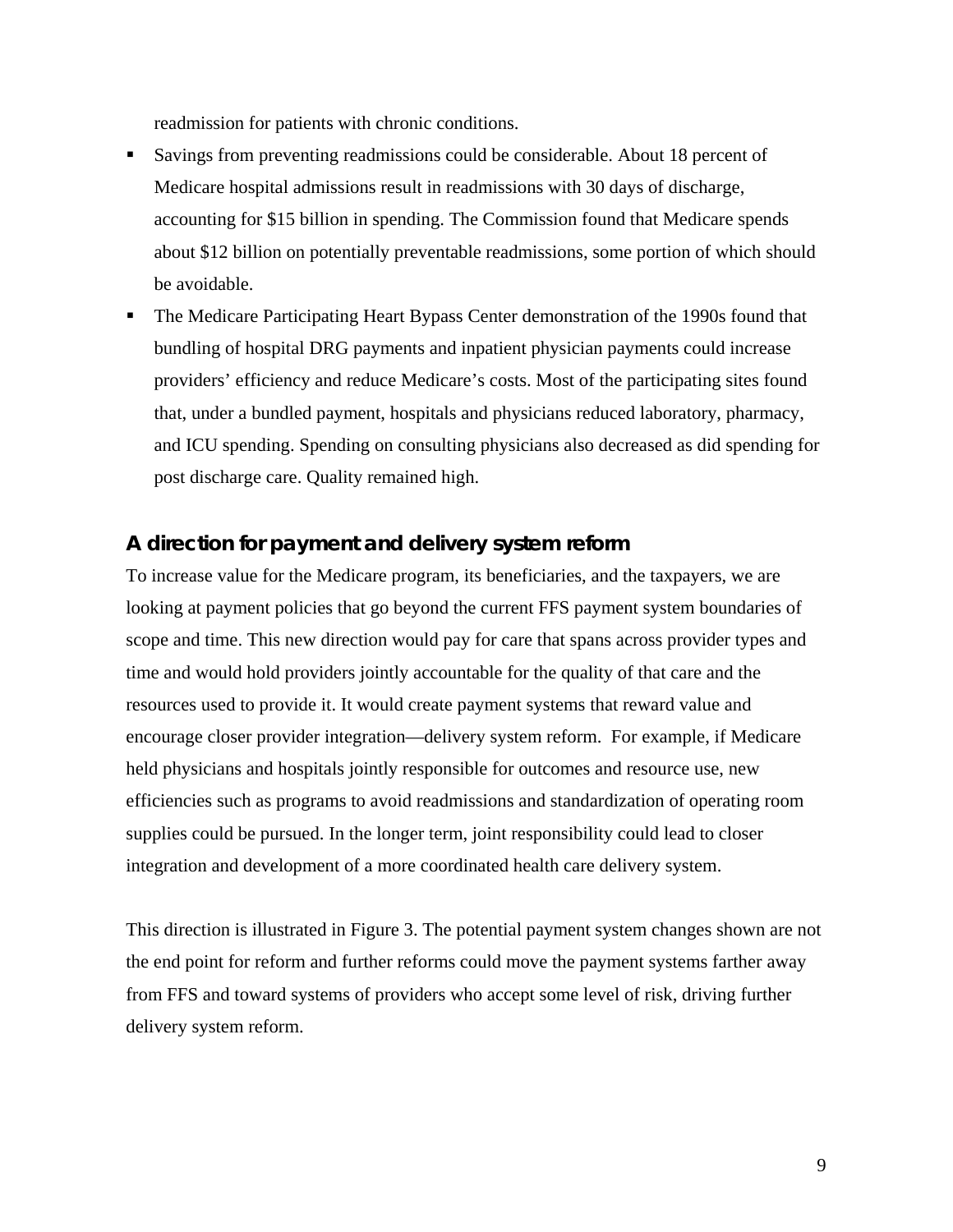#### **Figure 3. Direction for payment and delivery system reform**



History has shown that providers will respond to financial incentives. For example, the advent of the inpatient prospective payment system in 1983 led to shorter inpatient lengths of stay and increasing use of post acute care services, physician services have increased as payments have been restrained by volume control mechanisms, and a greater proportion of patients in skilled nursing facilities (SNFs) were given therapy, and more of it, in response to the SNF prospective payment system incentives. Financial incentives can also result in structural changes in the health care delivery system. In the 1990s, the rise of HMO and the prospect of capitation led doctors and hospitals to form physician-hospital organizations whose primary purpose was to allocate capitated payments. Paying differently will motivate providers to interact differently with each other, and, if reforms are carefully designed for joint accountability, to pay more attention to outcomes and costs. (An additional consideration is whether the current benefit design and cost sharing need to be reformed to modify the demand for services. This could reinforce the provider-oriented reforms we discuss here.)

## **Recommended system changes**

We discuss three recommendations in our June report that might move Medicare in the direction of better coordination and more accountable care: a medical home pilot program, changing payments for hospital readmissions, and bundling of payments for services around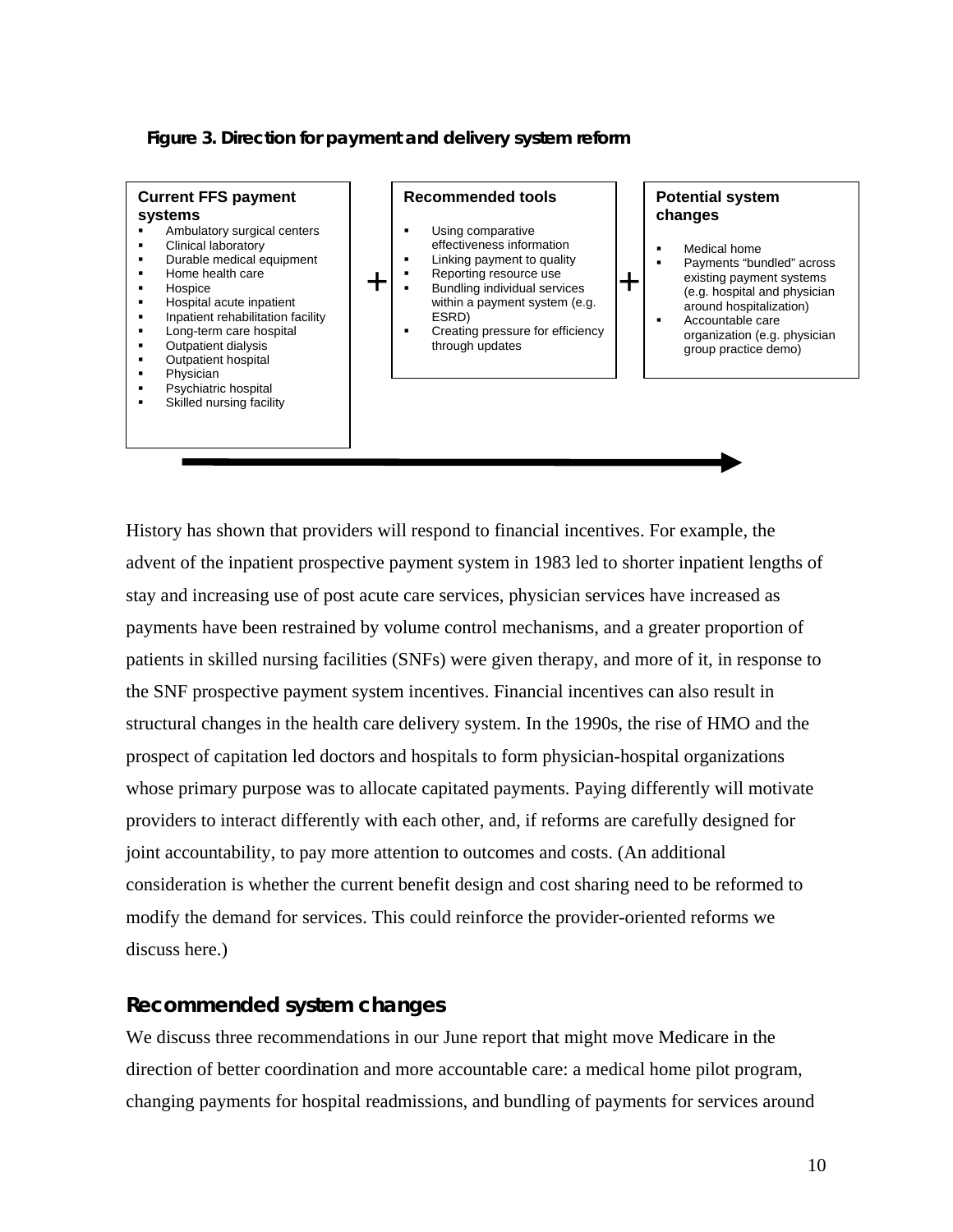a hospital admission.

## **Medical home**

A medical home is a clinical setting that serves as a central resource for a patient's ongoing care. The Commission considers medical homes to be a promising concept to explore. Accordingly, it recommends that Medicare establish a medical home pilot program for beneficiaries with chronic conditions to assess whether beneficiaries with medical homes receive higher quality, more coordinated care, without incurring higher Medicare spending. Qualifying medical homes could be primary care practices, multispeciality practices, or specialty practices that focus on care for certain chronic conditions, such as endocrinology for people with diabetes. Geriatric practices would be ideal candidates for Medicare medical homes.

In addition to receiving payments for fee-schedule services, qualifying medical homes would receive monthly, per beneficiary payments that could be used to support infrastructure and activities that promote ongoing comprehensive care management. To be eligible for these monthly payments, medical homes would be required to meet stringent criteria including:

- furnish primary care (including coordinating appropriate preventive, maintenance, and acute health services);
- use of a team to conduct care management;
- use health information technology (IT) for active clinical decision support;
- have a formal quality improvement program;
- maintain 24-hour patient communication and rapid access;
- keep up-to-date records of beneficiaries' advance directives; and
- maintain a written understanding with each beneficiary designating the provider as a medical home.

These stringent criteria are necessary to ensure that the pilot evaluates outcomes for the kind of coordinated, timely, high-quality care that has the highest probability to improve cost, quality, and access. The pilot must assess a true intervention rather than care that is essentially business as usual.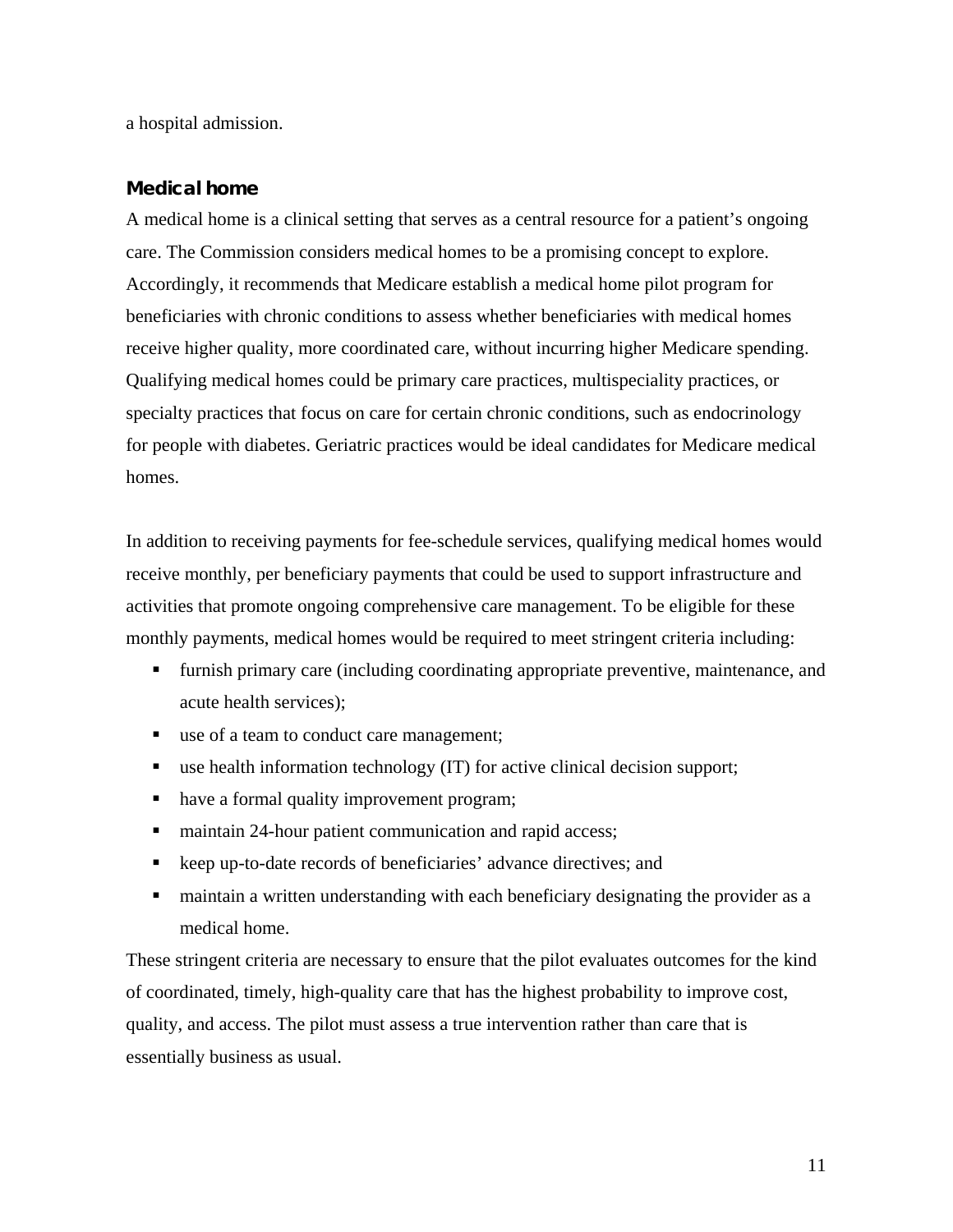In rural areas, the pilot could test the ability for medical homes to provide high-quality, efficient care with somewhat modified structural requirements.

Beneficiaries with multiple chronic conditions would be eligible to participate because they are most in need of improved care coordination. About 60 percent of FFS beneficiaries have two or more chronic conditions. Beneficiaries would not incur any additional cost sharing for the medical home fees. As a basic principle, medical home practitioners would discuss with beneficiaries the importance of seeking guidance from the medical home before obtaining specialty services. Participating beneficiaries would, however, retain their ability to see specialists and other practitioners of their choice. Under the pilot, Medicare should also provide medical homes with timely data on patients' Medicare-covered utilization outside the medical home, including services under Part A, Part B and drugs under Part D.

A medical home pilot provides an excellent opportunity to implement and test physician P4P with payment incentives based on quality and efficiency. Under the pilot project, the Commission envisions that the P4P incentives would allow for rewards and penalties based on performance. Efficiency measures should be calculated from spending on Part A, Part B and Part D, and efficiency incentives could take the form of shared savings models similar to those under Medicare's ongoing physician group practice demonstration. Bonuses for efficiency should be available only to medical homes that have first met quality goals and that have a sufficient number of patients to permit reliable spending comparisons. Medical homes that are consistently unable to meet minimum quality requirements would become ineligible to continue participation.

It is imperative that the medical home pilot be on a large enough scale to provide statistically reliable results with a relatively short testing cycle. Additionally, the pilot must have clear and explicit results-based thresholds for determining whether it should be expanded into the full Medicare program or discontinued entirely. Focusing on beneficiaries with multiple chronic conditions and medical homes meeting stringent criteria should provide a good test of the medical home concept.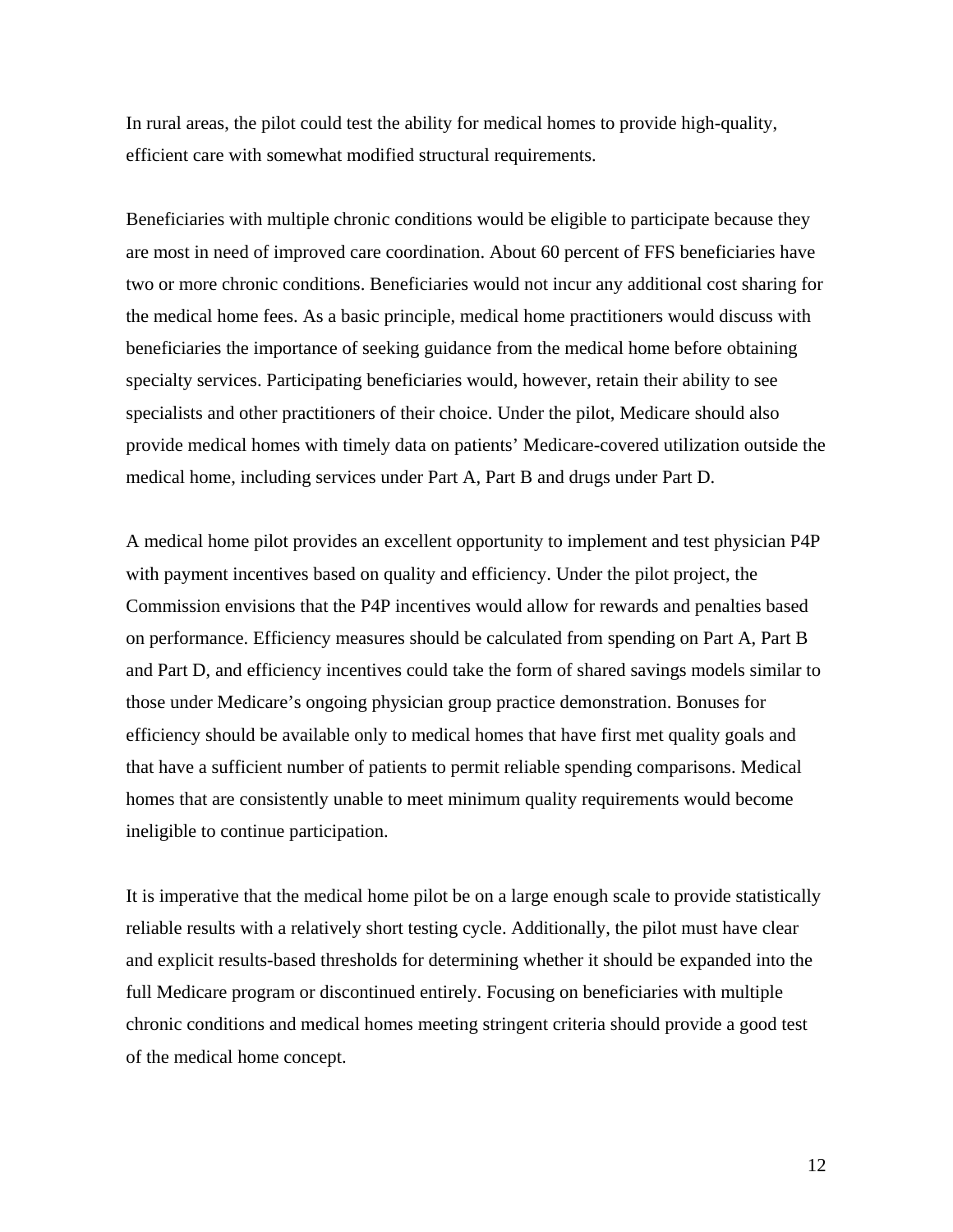#### **Readmissions and bundled payments around a hospitalization**

Evidence suggests there is an enormous opportunity to improve care and address the lack of coordination at hospital discharge. Discharge from the hospital is a very vulnerable time for patients, and in particular for Medicare beneficiaries, who often cope with multiple chronic conditions. Often they are expected to assume a self-management role in recovery with little support or preparation. They may not understand their discharge instructions on what medications to take, know whom to call with questions, and know what signs indicate the need for immediate follow-up care. Often they do not receive timely follow-up care and communication between their hospital providers and post-acute care providers is uneven.

The variation in spending around hospitalization episodes suggests lower spending is possible. For example, spending on readmissions for chronic obstructive pulmonary disease is 65 percent higher than the average in high resource use hospitals, and spending on post acute care 78 percent higher. Often it is these and other hospitalized patients that are among the most costly beneficiaries to Medicare. Greater coordination of care is needed for this population, and changing incentives around their hospital care could be the catalyst.

How can Medicare policy change the way care is provided? First, the Commission recommends that the Secretary confidentially report to hospitals and physicians information about readmission rates and resource use around hospitalization episodes (e.g., 30 days postdischarge) for select conditions. This information would allow a given hospital and the physicians who practice in it to compare their risk-adjusted performance relative to other hospitals, physicians, and post-acute care providers. Once equipped with this information, providers may consider ways to adjust their practice styles and coordinate care to reduce service use. After two years of confidential disclosure to providers, this information should be publicly available.

Information alone, however, will not likely inspire the degree of change needed. Payment incentives are needed. We have two recommendations—one to change payment for readmissions and one to bundle payments across a hospitalization episode. (A bundled payment creates a single prospective payment for all services provided around a

13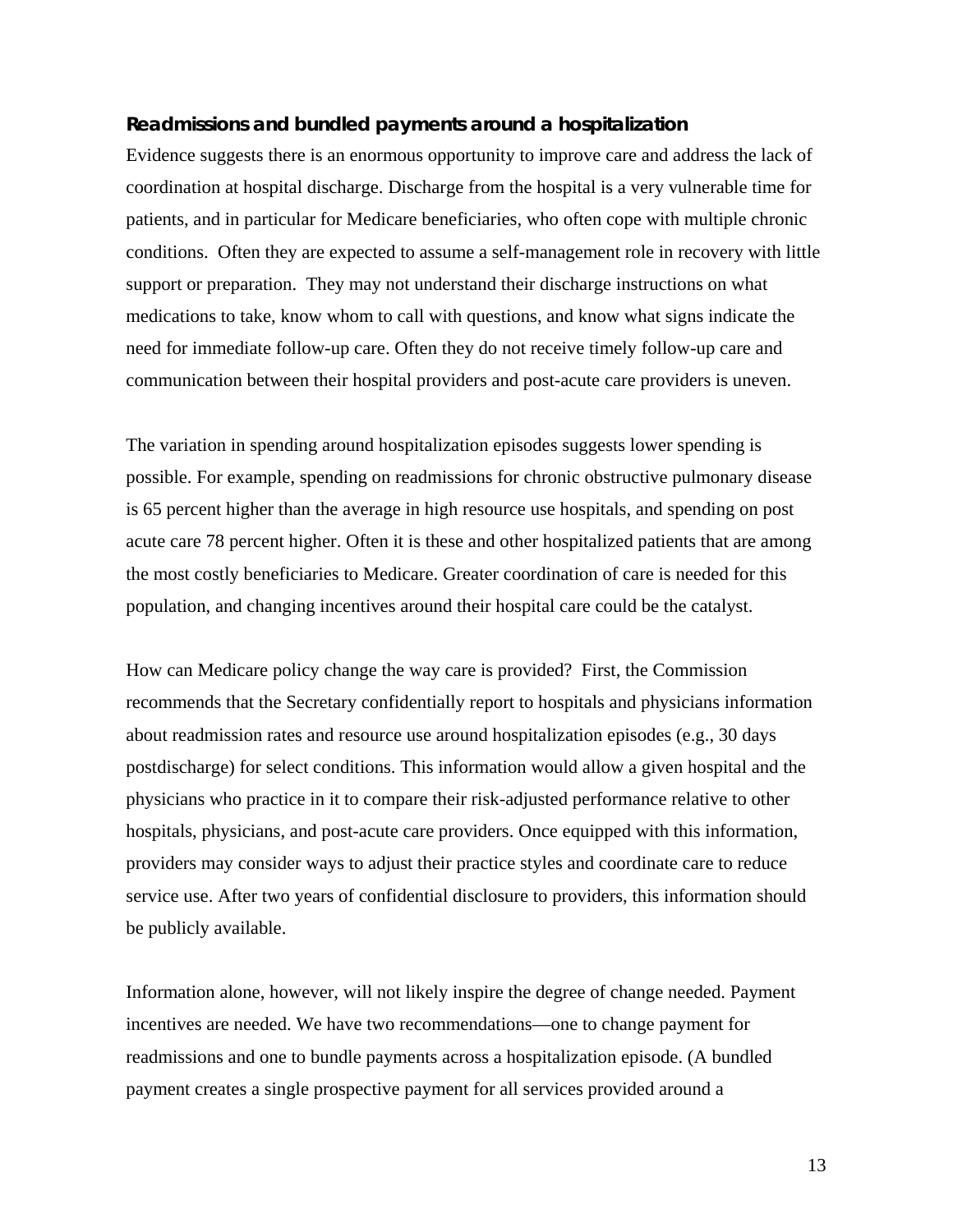hospitalization episode rather than a series of individual payments for each service provided.) Either policy could be pursued independently, but the Commission views them as complementary. A change in readmissions payment policy could be a critical step in creating an environment of joint accountability among providers that would, in turn, enable more providers to be ready for bundled payment.

#### **Readmissions**

The Commission recommends changing payment to hold providers financially accountable for service use around a hospitalization episode. Specifically, it would reduce payment to hospitals with relatively high readmission rates for select conditions. The Commission recommends that this payment change be made in tandem with a previously recommended change in law (often referred to as gainsharing or shared accountability) to allow hospitals and physicians to share in the savings that result from reengineering inefficient care processes during the episode of care. Conditions with high volume and high readmissions rates may be good candidates for selection.

Currently, Medicare pays for all admissions based on the patient's diagnosis regardless of whether it is an initial stay or a readmission for the same or a related condition. This is a concern because we know that some readmissions are avoidable and in fact are a sign of poor care or a missed opportunity to better coordinate care.

Penalizing high rates of readmissions encourages providers to do the kinds of things that lead to good care, but are not reliably done now. For example, the kinds of strategies that appear to reduce avoidable readmissions include preventing adverse events during the admission, reviewing each patient's medications at discharge for appropriateness, and communicating more clearly with beneficiaries about their self-care at discharge. In addition, hospitals, working with physicians, can better communicate with providers caring for patients after discharge and help facilitate patient's follow-up care.

Spending on readmissions is considerable. We have found that Medicare spends \$15 billion on all-cause readmissions and \$12 billion if we exclude certain readmissions, for example,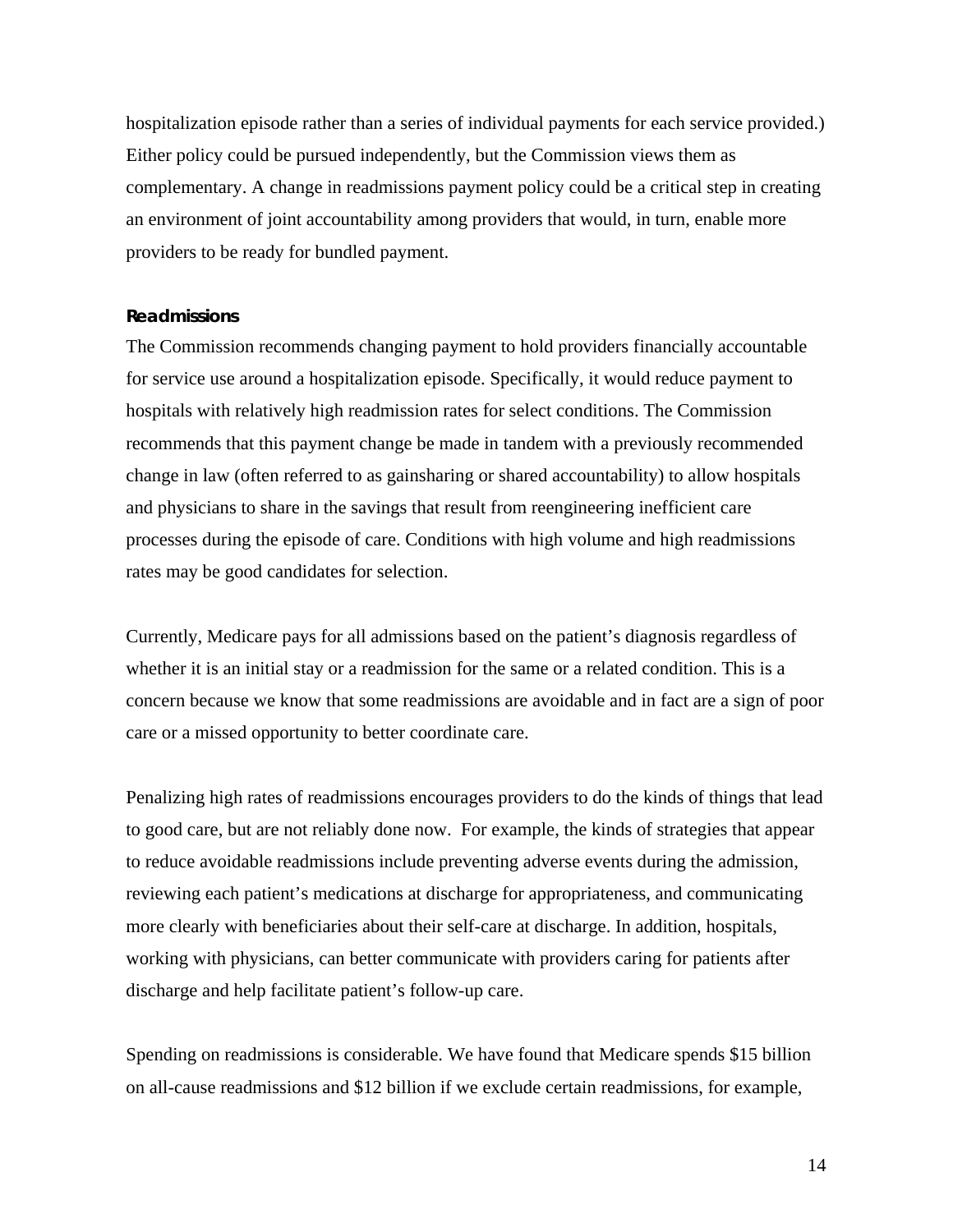those that were planned or for situations such as unrelated traumatic events occurring after discharge. Of this \$12 billion, some is spent on readmissions that were avoidable and some on readmissions that were not. To target policy to avoidable readmissions, Medicare could compare hospitals' rates of potentially preventable readmissions and penalize those with high rates. The savings from this policy would be determined by where the benchmark that defines a high rate is set, the size of the penalty, the number and type of conditions selected, and the responsiveness of providers.

The Commission recognizes that hospitals need physician cooperation in making practice changes that lead to a lower readmission rate. Therefore, hospitals should be permitted to financially reward physicians for helping to reduce readmission rates. Sharing in the financial rewards or cost savings associated with reengineering clinical care in the hospital is called gainsharing or, shared accountability. Allowing hospitals this flexibility in aligning incentives could help them make the goal of reducing unnecessary readmissions a joint one between hospitals and physicians. As discussed in a 2005 MedPAC report to the Congress, shared accountability arrangements should be subject to safeguards to minimize the undesirable incentives potentially associated with these arrangements. For example, physicians who participate should not be rewarded for increasing referrals, stinting on care, or reducing quality.

#### **Bundled payments for care over a hospitalization episode**

Under bundled payment, Medicare would pay a single provider entity an amount intended to cover the costs of providing the full range of care needed over the hospitalization episode. Because we are concerned about care transitions and creating incentives for coordination at this juncture, the hospitalization episode should include time post-discharge (e.g., 30 days). With the bundle extending across providers, providers would not only be motivated to contain their own costs but also have a financial incentive to choose new partners or collaborate with current partners to improve their collective performance. Providers involved in the episode could develop new ways to allocate this payment among themselves. Ideally, this flexibility gives providers a greater incentive to work together and to be mindful of the impact their service use has on the overall quality of care, the volume of services provided,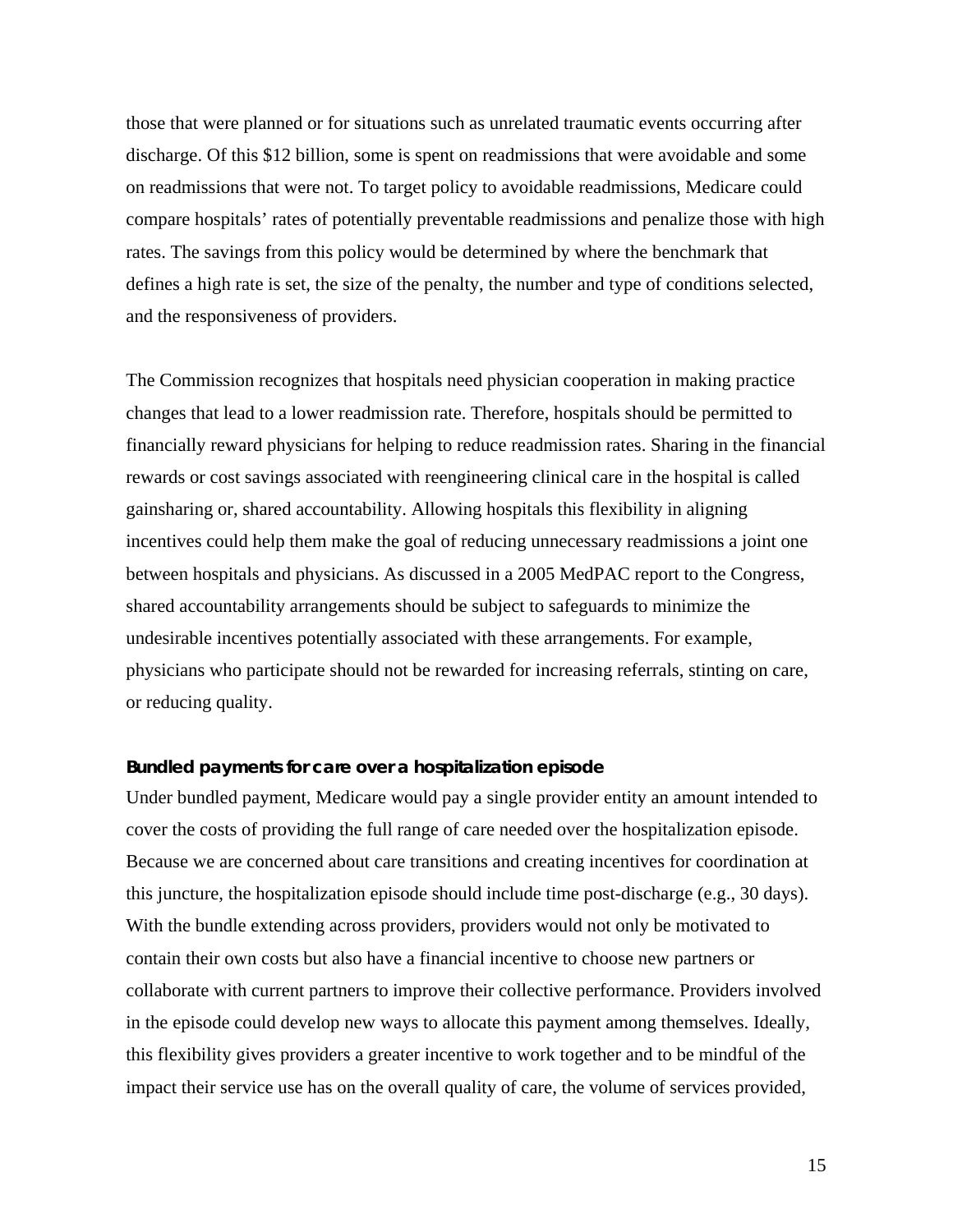and the cost of providing each service. In the early 1990s, Medicare conducted a successful demonstration of a combined physician–hospital payment for coronary artery bypass graft admissions, showing that costs per admission could be reduced without lowering quality.

The Commission recommends that CMS conduct a voluntary pilot program to test bundled payment for all services around a hospitalization for select conditions. Candidate conditions might be those with high costs and high volumes. This pilot program would be concurrent with information dissemination and a change in payment for high rates of readmissions.

Bundled payment raises a wide set of implementation issues. It requires not only that Medicare create a new payment rate for a bundle of services but also that providers decide how they will share the payment and what behavior they will reward. A pilot allows CMS to resolve the attendant design and implementation issues, while giving providers who are ready the chance to start receiving a bundled payment.

The objective of the pilot should be to determine whether bundled payment for all covered services under Part A and Part B associated with a hospitalization episode (e.g., the stay plus 30 days) improves coordination of care, reduces the incentive for providers to furnish services of low value, improves providers' efficiency, and reduces Medicare spending while not otherwise adversely affecting the quality of care. The pilot should begin applying payment changes to only a selected set of medical conditions.

## **Conclusion**

The process of reform should begin as soon as possible—reform will take many years and Medicare's financial sustainability is deteriorating. That deterioration can be traced in part to the dysfunctional delivery system that the current payment systems have helped to create. Those payment systems must be fundamentally reformed, and the recommendations we have made are a first step on that path. I thank the Committee for its attention, and look forward to working with you to reform Medicare's payment systems and help bring the health care delivery system into the  $21<sup>st</sup>$  century.